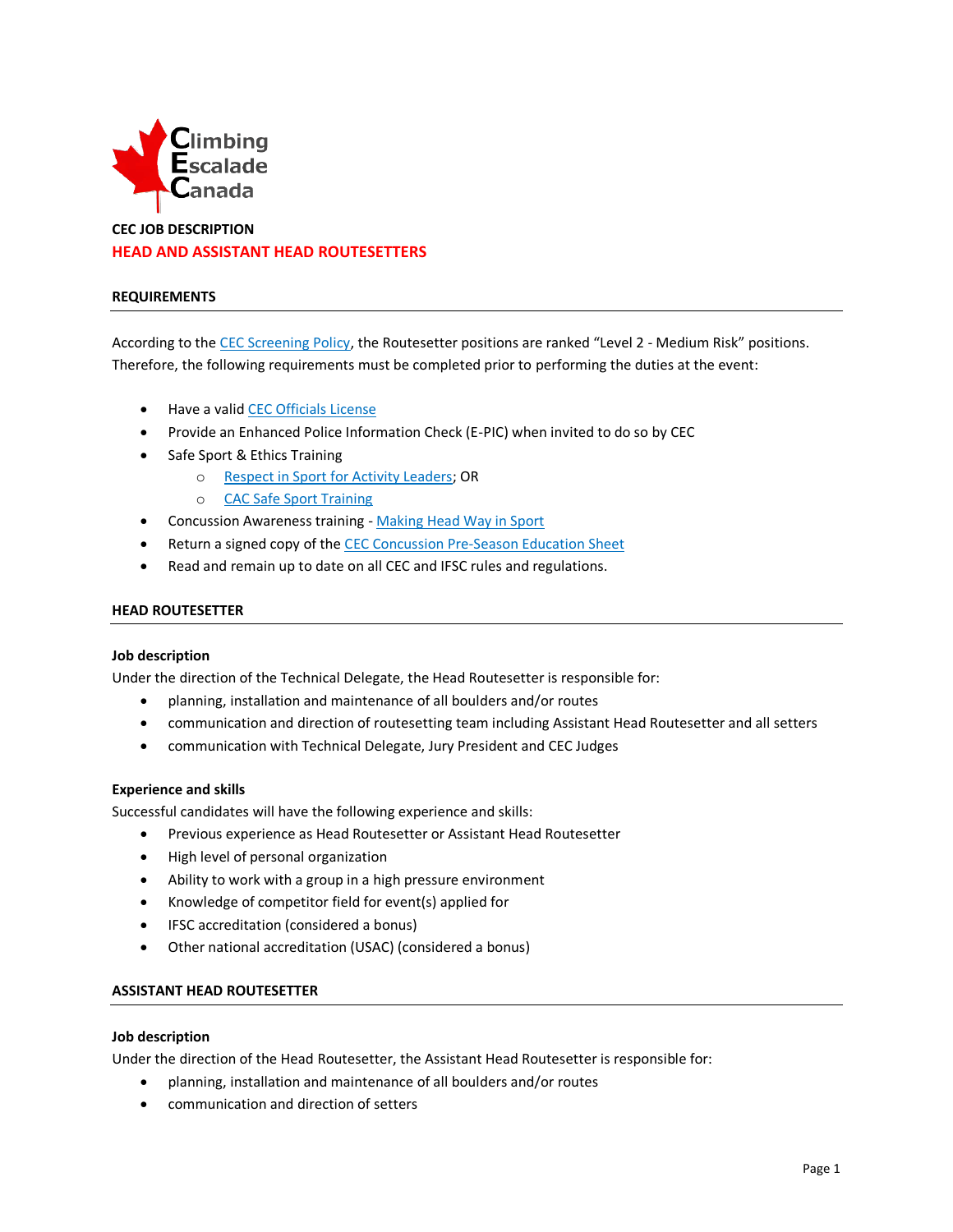• communication with Technical Delegate, Jury President and CEC Judges

# **Experience and skills**

Successful candidates will have the following experience and skills:

- Previous experience as Head Routesetter or Assistant Head Routesetter
- High level of personal organization
- Ability to work with a group in a high pressure environment
- Knowledge of competitor field for event(s) applied for
- IFSC accreditation (considered a bonus)
- Other national accreditation (USAC) (considered a bonus)

### **COMPENSATION**

### **Compensation includes:**

- Accommodation as booked and/or approved by the CEC Coordinator
	- o Successful candidates are expected to share a double occupancy room with another official of the same gender identification
- Food per diem (\$40/working day)
- Daily Contract fee as follows:

|                        | <b>NACS</b> | <b>CEC Events</b> | <b>Perdiem</b> |
|------------------------|-------------|-------------------|----------------|
| l Chief Head Setter    | \$400.00    | \$300.00          | \$40.00        |
| Assistant Chief Setter | \$300.00    | \$250.00          | \$40.00        |
| l Routesetter          | \$200.00    | \$175.00          | \$40.00        |

\*Head Routesetter is paid one (1) extra day for preparation prior to the event.

## **SELECTION PROCESS**

The selection committee for Head and Assistant Head Setter positions for the CEC events is as follows:

- CEC Coordinator
- CEC Executive Director
- CEC Technical Delegate
- Representative(s) from host facility
- Members of the CEC competition committee

The selection committee will review all applications using the following criteria in order of importance:

## **First Priority Criteria – Head Routesetter**

- International setting experience
	- o IFSC Sanctioned events above the national level
- National setting experience
	- o Previous experience as Head Setter